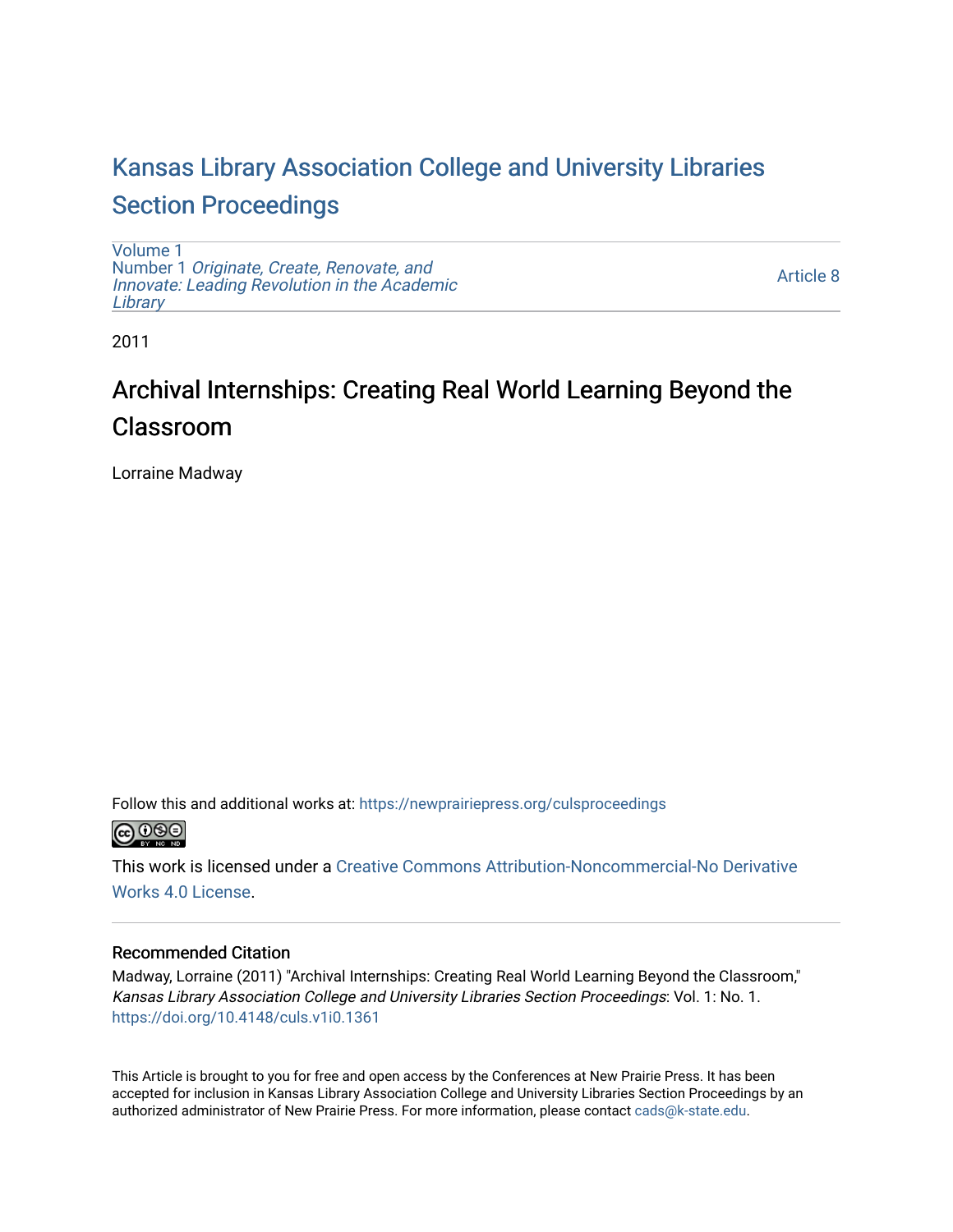## Archival Internships: Creating Real World Learning Beyond the Classroom

#### **Abstract**

This purpose of this article is to show the value of archival internships in Special Collections and University Archives, Wichita State University Libraries. Internships create real world learning opportunities for students in the graduate Public History Program who have taken the introduction to archives course. Students gain valuable hands-on experience processing some or all of a manuscript collection under the supervision and mentoring of the Curator of Special Collections. The repository benefits by addressing its backlog of unprocessed materials. In a time of staffing shortages, it is essential to devise innovative practices that solve the problem of managing work flow without compromising standards. The elements of setting up and implementing a successful archival internship are also applicable to library internships in academic or public libraries.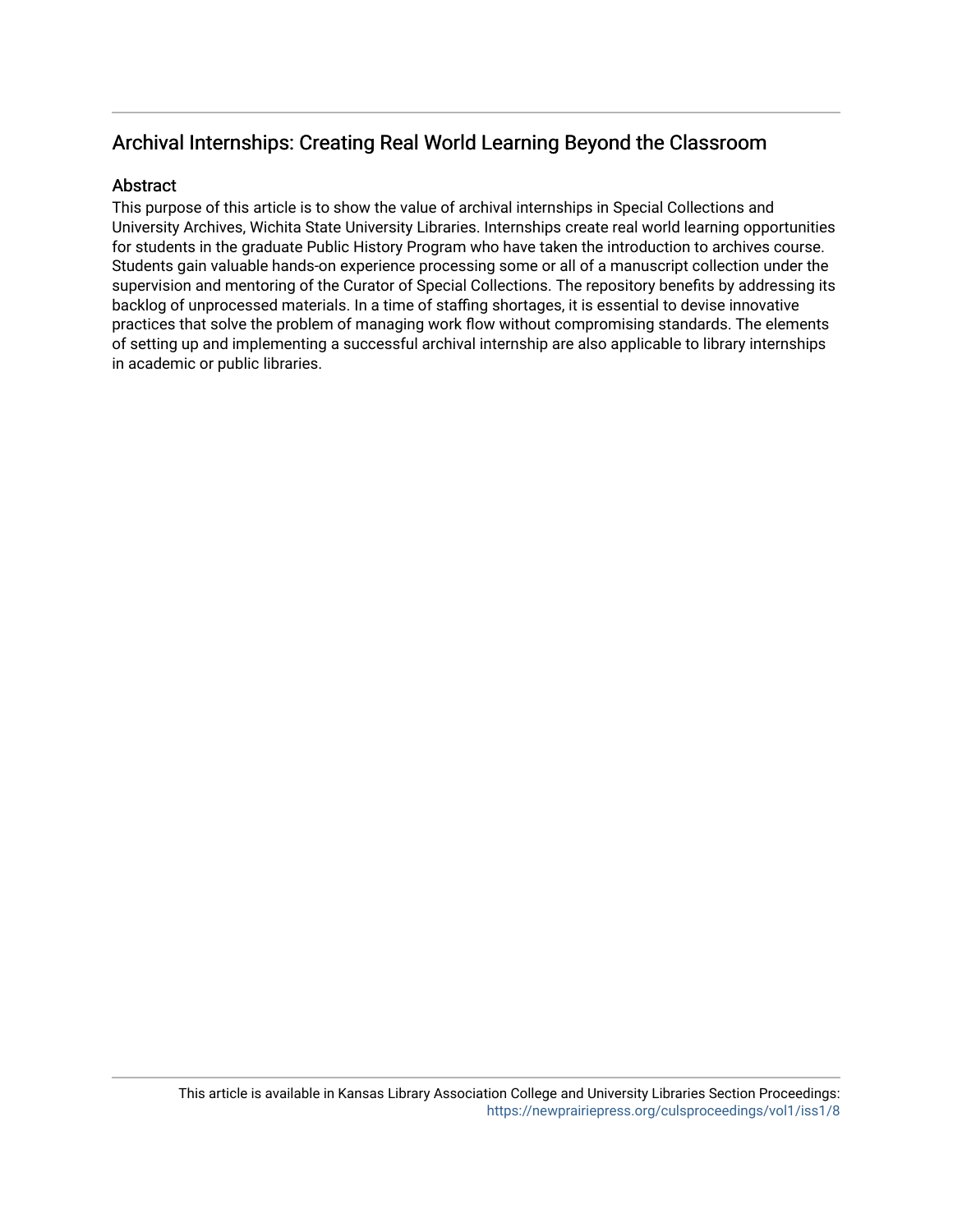

Volume 1, 2011

*Originate, Create, Renovate, and Innovate: Leading Revolution in the Academic Library* 

### **Archival Internships: Creating Real World Learning Beyond the Classroom**

Lorraine Madway Wichita State University Wichita, Kansas

#### **Abstract**

This purpose of this article is to show the value of archival internships in Special Collections and University Archives, Wichita State University Libraries. Internships create real world learning opportunities for students in the graduate Public History Program who have taken the introduction to archives course. Students gain valuable hands-on experience processing some or all of a manuscript collection under the supervision and mentoring of the Curator of Special Collections. The repository benefits by addressing its backlog of unprocessed materials. In a time of staffing shortages, it is essential to devise innovative practices that solve the problem of managing work flow without compromising standards. The elements of setting up and implementing a successful archival internship are also applicable to library internships in academic or public libraries.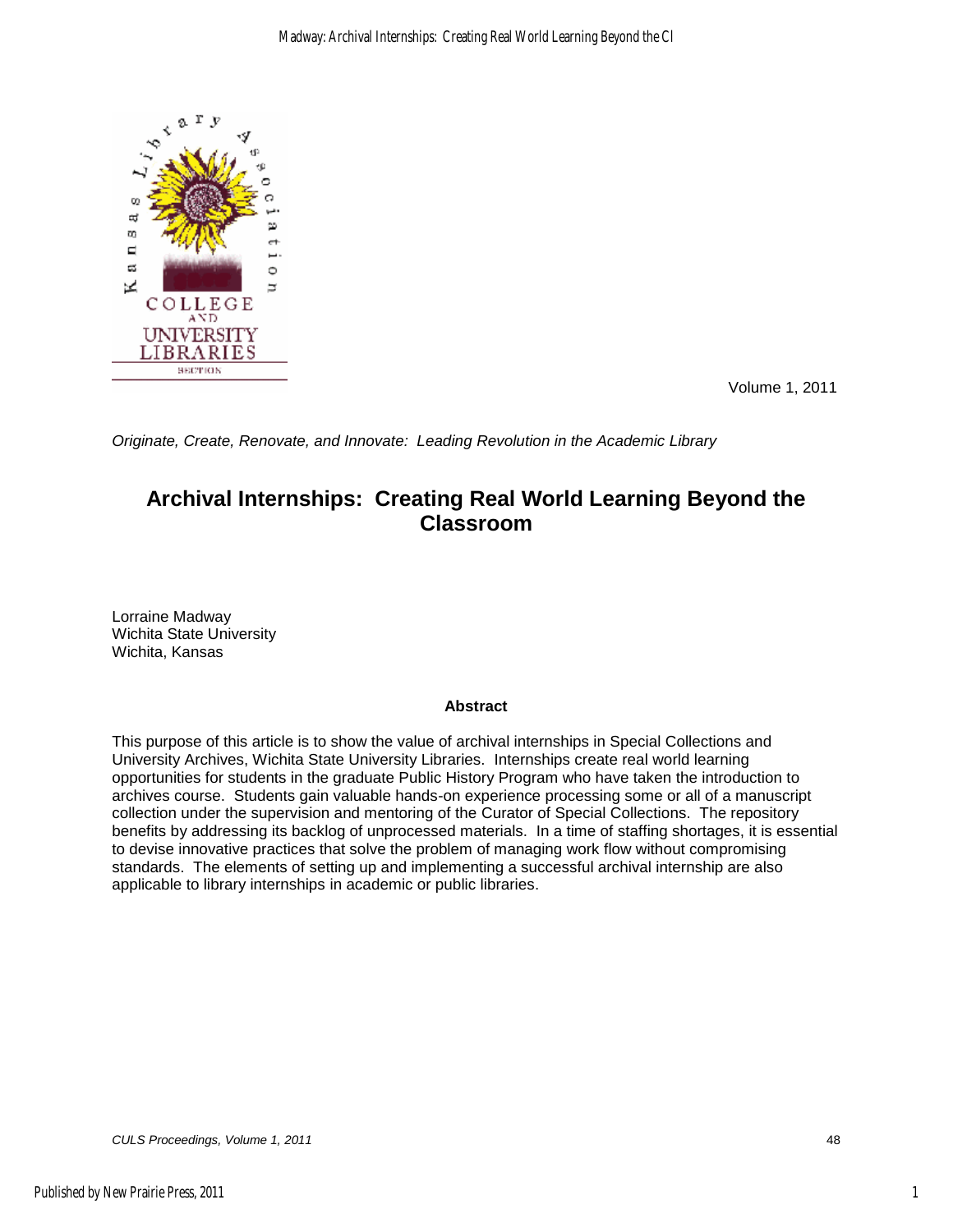Long regarded as an essential part of professional archival training, internships have become, in a time of staffing shortages, an indispensable requirement for students and repositories alike. Students master new subject matter and skills, analyze archival issues as they come up in a real world setting and make judgments to respond to them, find appropriate mentors and advisors, and learn to think like archivists. Site supervisors complete work and reduce their backlog of unprocessed manuscripts and other records, provide professional service by contributing to the mentoring and learning of new archivists, identify potential employees, and gain new knowledge and perspectives.

For the past year and a half, Special Collections and University Archives at Wichita State University Libraries has worked with a number of archival interns. These internships are planned as a semester long unpaid apprenticeship done near the completion of the student's academic work. Internships provide students an opportunity to demonstrate and refine skills they acquired in the Introduction to Archives course (History 705) and enable students to gain experience working with more substantial collections that present greater complexity of size and organization. This article outlines the requirements and procedures for designing and implementing successful internships, including identification of the goals, objectives and responsibilities in the internship plan, consultations with the supervisor, and completion of a performance evaluation at the end by the supervisor. The experiences have also provided strategies for improvement of the process on the part of both the student and the supervisor.

Based on more than five years' experience supervising and mentoring archival internships as an archivist, curator and professor at three institutions, the author identifies the following elements to be essential for a productive internship:

(1) the establishment of clear and realizable goals and objectives identified at the outset

(2) prior consultation and planning with the site supervisor for specific projects

(3) arranging in advance for academic approval with the appropriate administrators

(4) frequent consultations between intern and supervisor throughout the internship

(5) flexibility for needed adjustments to revise goals, objectives or projects

(6) submission of a student self-reflection paper to the site supervisor and the student's academic program director

and

 $\overline{a}$ 

(7) completion of the student performance evaluation by the site supervisor followed up with a discussion between the site supervisor and the intern.

The following sample form<sup>1</sup> designed for internships in Special Collections and University Archives outlines these elements:

#### **Archival Internship Requirements, Procedures and Evaluation**

#### **Internship Description**

The internship in Special Collections and University Archives, Wichita State University Libraries, is designed as real world, hands-on archival work experience under the site supervision and mentoring of Dr. Lorraine Madway, Curator of Special Collections and University Archivist. Students also benefit from the additional expertise of and training provided by Library Assistant Mary Nelson.

The student must do the following to prepare for the internship: 1) identify learning objectives; 2) plan the internship with the site supervisor; and 3) review and get approval of the internship from the academic program director, Dr. Jay Price, Director of the Public History Program. The site supervisor and the

 $1$  This form is adapted from the one used by Emporia's School of Library and Information Management (SLIM) for<sup>1</sup> the Archives Studies Certificate Program. The author of this article, a member of the national faculty of SLIM, gratefully acknowledges permission from SLIM to use and cite this form. Additional templates for various kinds of forms are provided in Bastian and Webber (2008), 88-103.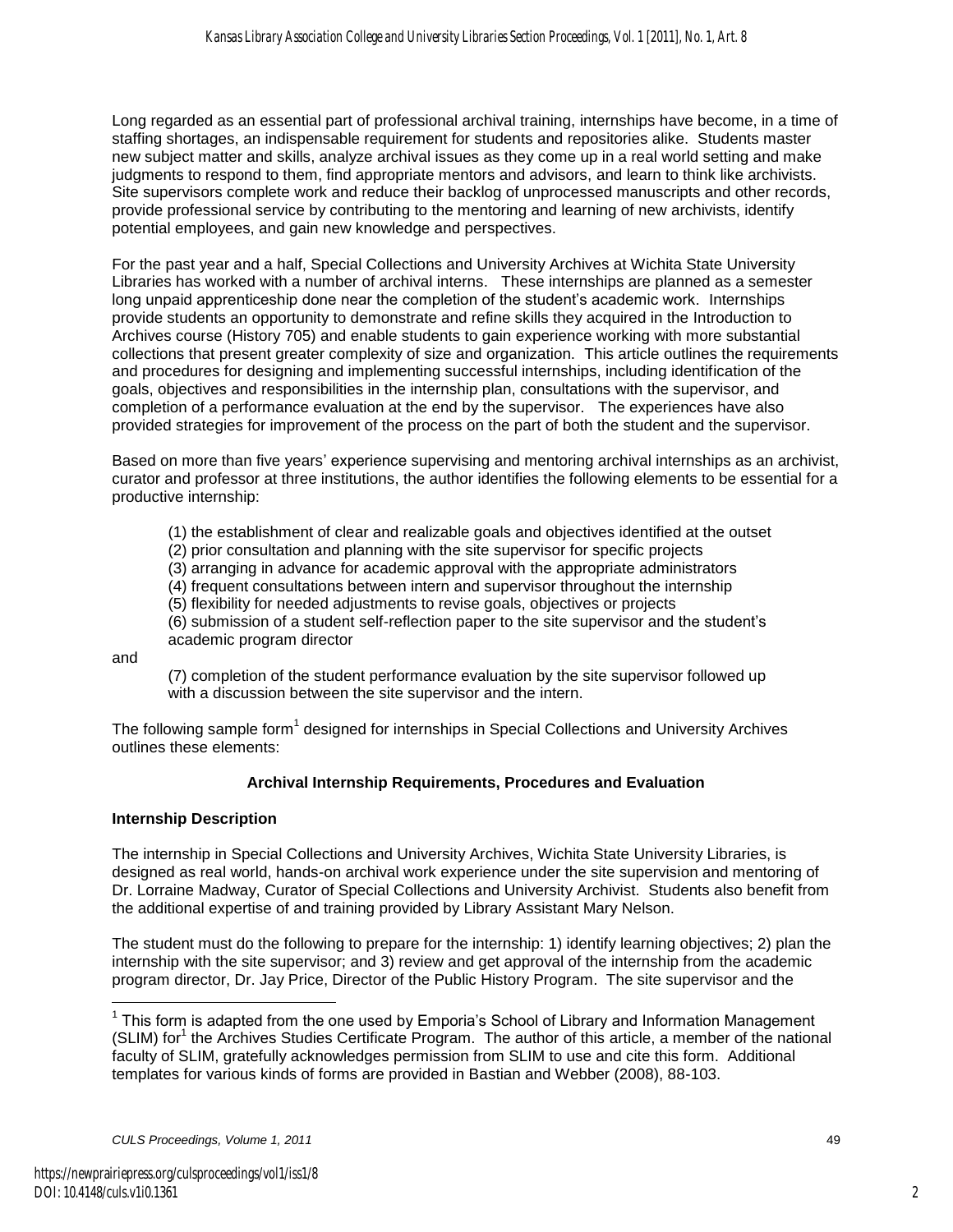program director will work together to guide the student throughout the experience and ensure that the student's learning objectives are met. At the end of the internship, the student will submit a paper critique activities, lessons learned, and accomplishments to the program director and a copy to the site supervisor. The course is graded by the program director in conjunction with evaluative feedback from the site supervisor.

The internship requires at least six hours of work a week throughout an entire semester. Given the professional nature of the work expected in an internship, a set number of hours cannot be explicitly stated and approximately 100 hours is provided as a guideline for a three-credit hour internship. It is expected that the student, in conjunction with the site supervisor, will estimate an appropriately balanced work load to enable the student significant exposure to the work of a professional archivist.

The internship is planned as a work experience activity near the completion of the student's academic work and allows students to demonstrate proficiency in skills, to extend skills, or to address skill deficiencies. Part of each student's responsibility is to recognize skills that need to be improved and knowledge or expertise that needs to be acquired, and actively to address fulfilling these needs.

#### Internship Goals

- 1) To provide professional orientation and skills development appropriate for a student through a supervised field experience in Special Collections and University Archives, WSU Libraries.
- 2) To broaden the student's perspective for improved assimilation and synthesis of general principles and concepts related to the archival profession, particularly in the areas of arrangements and description; reference services and access; and preservation and protection.To acquaint the student with the mission, administrative organization, policies and procedures, resources and services, and clientele of a particular archival repository.
- 3) To expose the student to working contacts with individual professional archivists; to facilitate the development of professional attitudes, service ethics, and work habits; to acquaint the student with different points of view and a variety of strategies for dealing with archival needs (e.g. collecting, preserving, and providing access to archival materials) and managerial problems and issues.
- 4) To provide the student with the experience of professional evaluation, in terms of: general education, professional knowledge and competence, ability to work with others, and diligence in the accomplishment of assigned tasks.
- 5) To provide the student an opportunity for self-reflection and self-evaluation of his or her performance during the internship experience.

#### **Responsibilities**

The student During the internship, the student will:

- 1) Complete each of the required activities on the student checklist.
- 2) Act professionally and with courtesy, taking special care to abide by the policies and rules of Special Collections and University Archives, WSU Libraries.
- 3) Complete all work as planned or revised.

#### The site supervisor

During the internship, the site supervisor will:

- 1) Review and edit the Internship Plan with the student and, if necessary, to revise it.
- 2) Enable the student to put into practice techniques learned in courses and to observe principles of good practice in a work setting.
- 3) Provide professional feedback where appropriate.
- 4) At the end of the internship, complete the Student Performance Evaluation Form to indicate competence and performance in each activity area.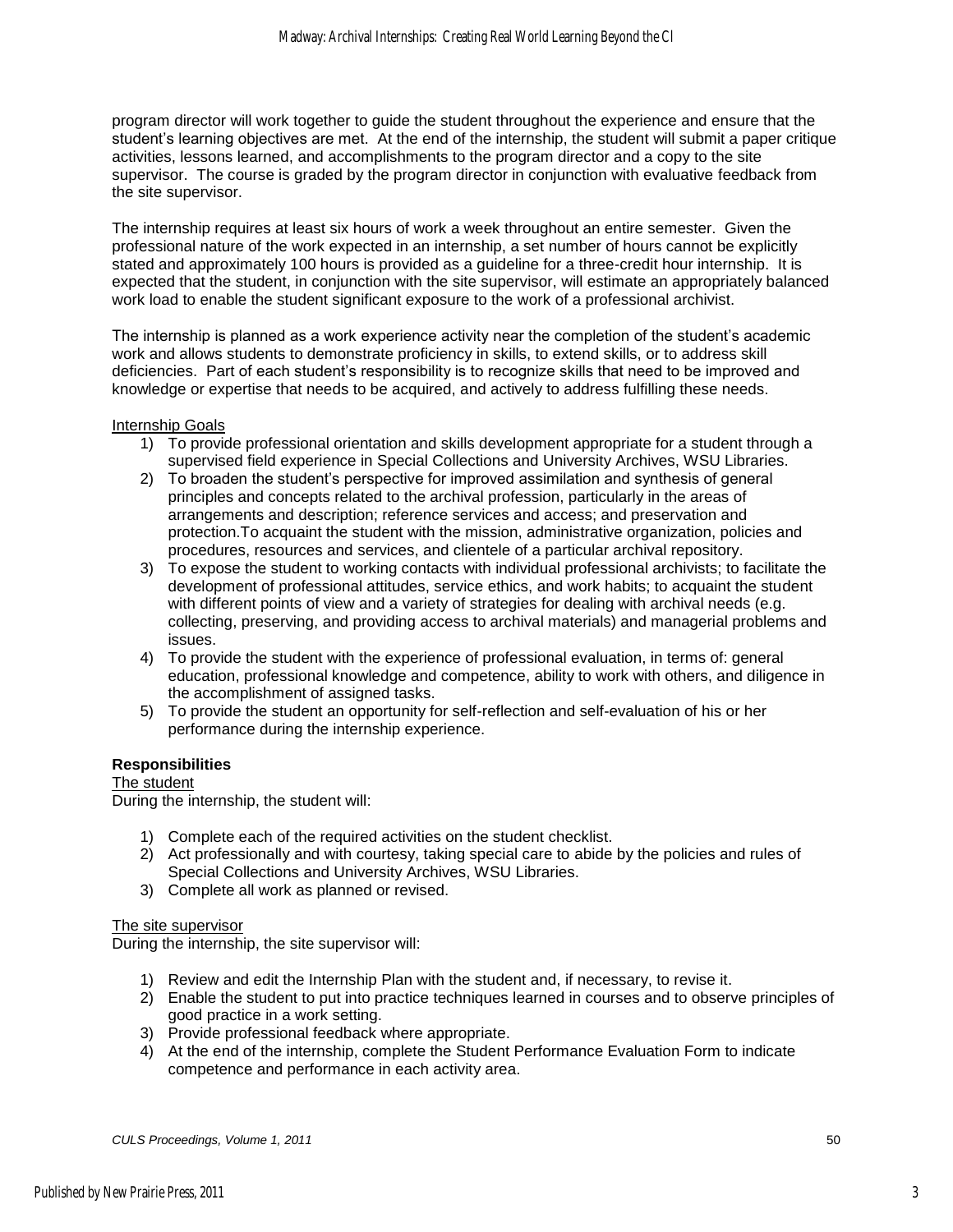| <b>Internship Plan</b>                                                                                                                                           |                               |
|------------------------------------------------------------------------------------------------------------------------------------------------------------------|-------------------------------|
|                                                                                                                                                                  | Date ________________________ |
|                                                                                                                                                                  |                               |
|                                                                                                                                                                  |                               |
| Timeframe:                                                                                                                                                       |                               |
| Starting date _______________________                                                                                                                            |                               |
| Projected completion date ________________                                                                                                                       |                               |
| Site supervisor:                                                                                                                                                 |                               |
|                                                                                                                                                                  |                               |
|                                                                                                                                                                  |                               |
|                                                                                                                                                                  |                               |
|                                                                                                                                                                  |                               |
| E-mail address _________________________________                                                                                                                 |                               |
| Statement of objectives: What do you want to learn during this internship? Discuss these objectives in<br>advance with your site supervisor and list them below: |                               |
| Objective 1                                                                                                                                                      |                               |
| Objective 2                                                                                                                                                      |                               |
| Objective 3                                                                                                                                                      |                               |
| Assignment:                                                                                                                                                      |                               |
| Signatures:                                                                                                                                                      |                               |
|                                                                                                                                                                  |                               |
|                                                                                                                                                                  | Date ________________________ |

4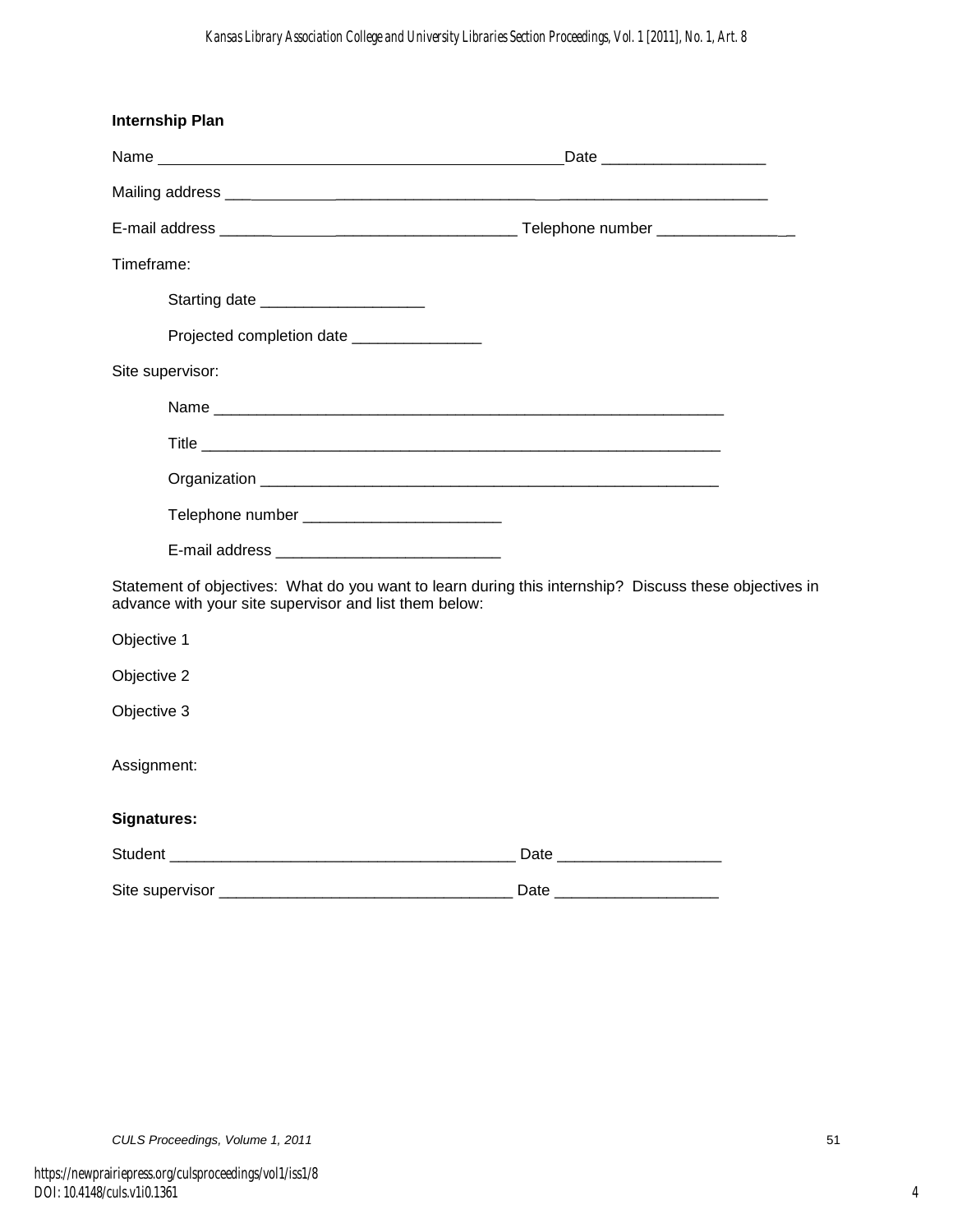#### **Student Checklist**

Use this checklist to make sure that you have completed the prerequisite steps for an archival internship in Special Collections and University Archives:

Yes, I have

- Received formal acceptance into the WSU Graduate Public History Program \_\_\_\_
- Reviewed my coursework with the Curator of Special Collections who is the site supervisor to make sure that I am ready for this experience
- Identified the educational objectives and professional goals that this internship will help me achieve
- Determined a workable schedule in consultation with the staff of Special Collections to complete at least six hours of work per week for an entire semester \_\_\_\_
- Completed the necessary paperwork required by the Public History Program, WSU Department of History
- Worked with the Curator to create an internship plan that sets forth goals and objectives, a projected timeline, and activities \_\_\_\_
- Completed and submitted a copy of the internship paper to the Curator\_\_\_\_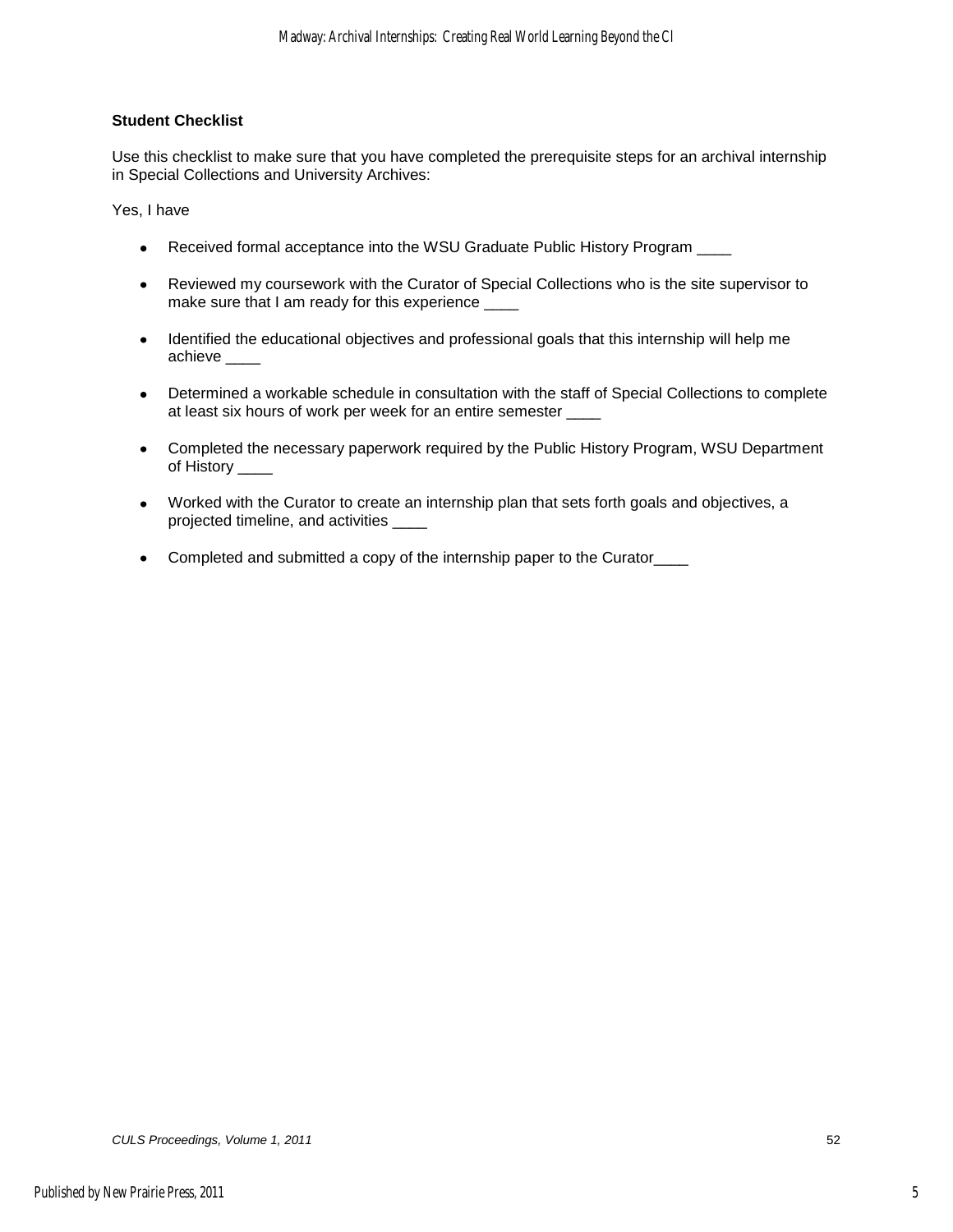#### **Student Performance Evaluation Form**

To be completed by the site supervisor at the end of the internship. Evaluation of the student's performance during the internship, including strengths and opportunities for improvement, quality of work, and probability for success in the profession:

Intellectual/Professional qualifications

|                         | Excellent Above |         | Average | Fair | Poor | No criteria N/A |  |
|-------------------------|-----------------|---------|---------|------|------|-----------------|--|
|                         |                 | Average |         |      |      | το              |  |
|                         |                 |         |         |      |      | evaluate        |  |
| General Knowledge       |                 |         |         |      |      |                 |  |
| Use of English: Spoken  |                 |         |         |      |      |                 |  |
| Use of English: Written |                 |         |         |      |      |                 |  |
| Foreign Language        |                 |         |         |      |      |                 |  |
| Proficiency             |                 |         |         |      |      |                 |  |
| Other                   |                 |         |         |      |      |                 |  |

Comments:

| Knowledge of archival       |  |  |  |  |
|-----------------------------|--|--|--|--|
| resources                   |  |  |  |  |
| Administrative              |  |  |  |  |
| ability/leadership          |  |  |  |  |
| Technological expertise     |  |  |  |  |
| <b>Professional Ability</b> |  |  |  |  |
| Service Ethic               |  |  |  |  |
| Ability to work with        |  |  |  |  |
| patrons                     |  |  |  |  |
| Ability to work with staff  |  |  |  |  |

Comments:

*CULS Proceedings, Volume 1, 2011* 53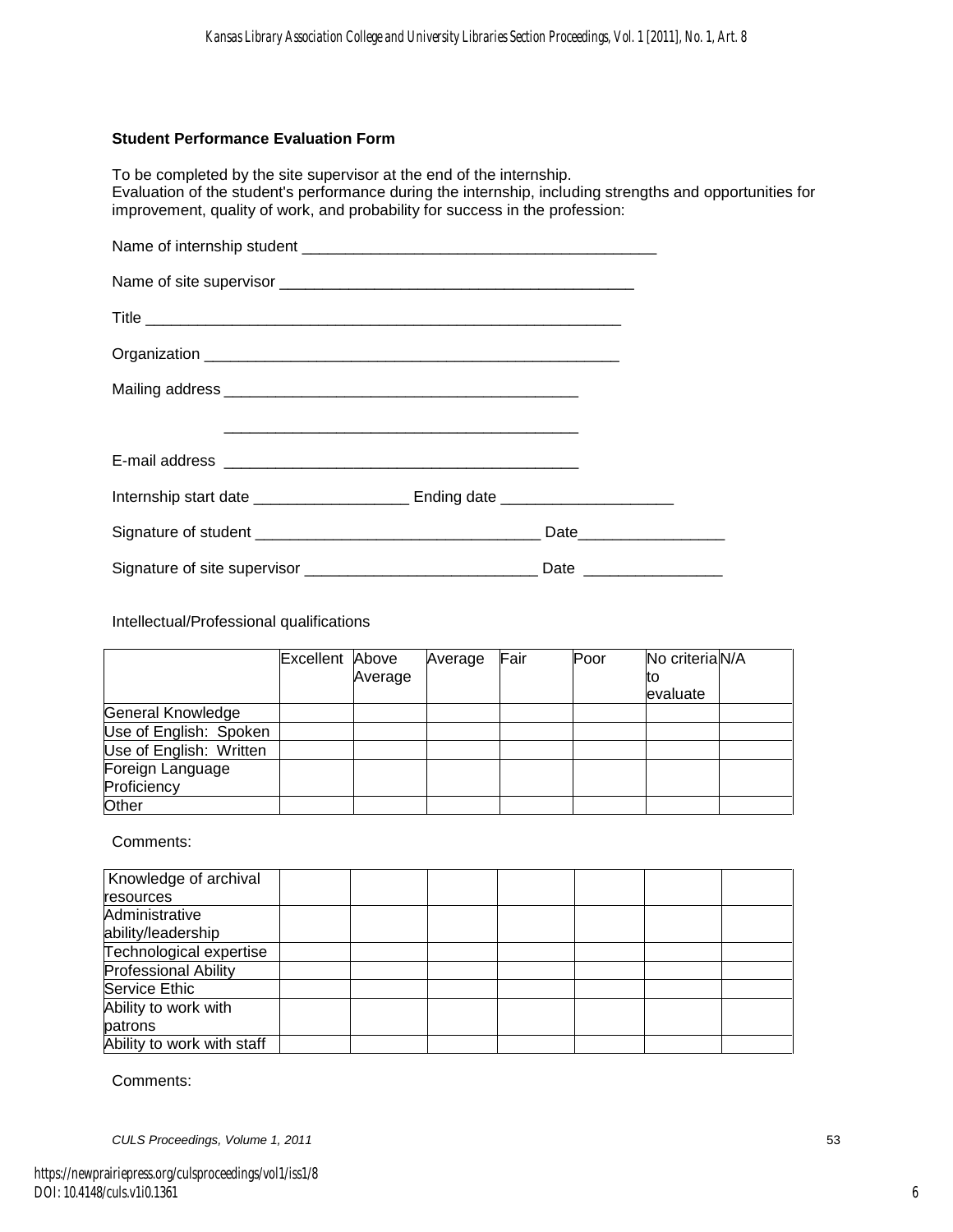Personal Qualifications:

|                            | Excellent | Above   | Average | Fair | Poor | No criteria N/A |  |
|----------------------------|-----------|---------|---------|------|------|-----------------|--|
|                            |           | Average |         |      |      | to evaluate     |  |
| Integrity                  |           |         |         |      |      |                 |  |
| Poise                      |           |         |         |      |      |                 |  |
| <b>Emotional Stability</b> |           |         |         |      |      |                 |  |
| Industry/Thoroughness      |           |         |         |      |      |                 |  |
| Enthusiasm/Initiative      |           |         |         |      |      |                 |  |
| Accuracy                   |           |         |         |      |      |                 |  |
| Dependability              |           |         |         |      |      |                 |  |
| Judgment                   |           |         |         |      |      |                 |  |
| Adaptability               |           |         |         |      |      |                 |  |
| Imagination/Creativity     |           |         |         |      |      |                 |  |
| Other                      |           |         |         |      |      |                 |  |

#### Comments:

The preceding form encompasses the seven elements for a productive internship outlined earlier. The overall goals, the first element of a productive internship, are set forth in the first section of the form, the Internship Description, and the specific objectives are identified in the section outlining the Internship Plan. The second, fourth and fifth elements, prior consultation and planning; frequent consultations throughout the internship; and flexibility to revise goals, objectives or projects, are covered in the Internship Description and reiterated in the section on the site supervisor's responsibilities. The third and sixth elements, the requirement for making arrangements in advance for academic approval and the submission of a student self-reflection paper, are covered in both the Internship Description and the Student Checklist sections. The seventh element, the completion of the student performance evaluation by the site supervisor, is covered in the section on the site supervisor's responsibilities and in the Student Performance Evaluation Form.

The first internship undertaken in Special Collections and University Archives from April-July 2009 was done for the required supervised practicum (LI 873) for the Archives Studies Certificate Program at Emporia's School of Library and Information Management which requires 120 hours of practicum training during the course of a semester. The intern reprocessed much of the F. Leroy Hill Papers, MS 95-03, [http://specialcollections.wichita.edu/collections/ms/2010-01/2010-1-a.html.](http://specialcollections.wichita.edu/collections/ms/2010-01/2010-1-a.html) This is a large manuscript collection of sixty linear feet that includes the diaries, correspondence, business documents, personal papers, scrapbooks, artifacts, photographs, and blueprints of F. Leroy Hill, a noted engineer, businessman, entrepreneur, and civic leader.

The collection was originally processed in 1995, and in need of major reprocessing since recent examination showed that the physical arrangement did not match the description in the finding aid, which runs to eighty-five pages. The intern made great progress and reprocessed more than sixteen linear feet of archival material. This is a substantial piece of work for a 120-hour internship. In order to complete this work, the intern worked efficiently and thoroughly to acquaint herself with the collection and to identify and correct the problems in the arrangement of the materials. This practicum presented the intern with a real-world opportunity to fix the mistakes of others, a necessary task of an archive, and to help provide high quality work to both the archive and the researchers who make frequent use of this collection.

The next two internships were done during the semester of Spring 2010 for the required internship in the Graduate Public History Program at Wichita State University. One intern processed the Wichita Bibliophiles Collection, MS 2010-01, [http://specialcollections.wichita.edu/collections/ms/2010-01/2010-1](http://specialcollections.wichita.edu/collections/ms/2010-01/2010-1-a.html) [a.html.](http://specialcollections.wichita.edu/collections/ms/2010-01/2010-1-a.html) The Bibliophiles Collection documents the cultural and social activities of a venerable literary club of male book collectors that has been in continuous existence since 1932. The collection is comprised of more than six linear feet of invitations, meeting minutes, membership lists, photographs, correspondence, book collecting materials, members' papers presented at monthly meetings, and ephemera. This collection presented the intern with the challenge of identifying the appropriate series for the series in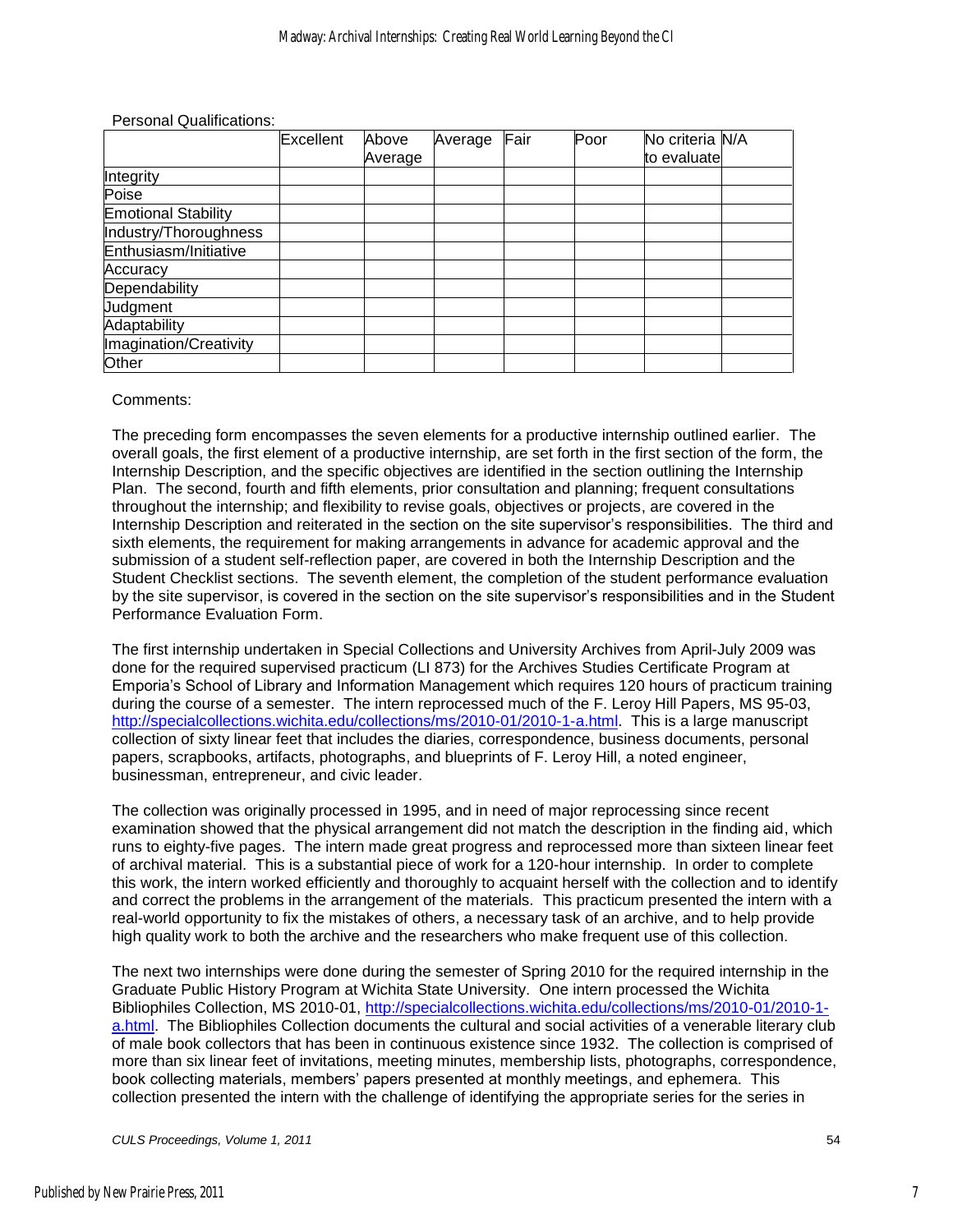order to best capture the functional activities of this active yet informally run organization. The artistic and imaginative materials in this collection were a constant source of temptation and delight to both intern and supervisor alike. Since the intern had previously processed a collection of a local artist and calligrapher during the introduction to archives course, she was able to draw on her knowledge of printing and calligraphy to process the Bibliophiles Collection and to benefit from the experience by enhancing her knowledge in these areas.

The other intern processed the Janet Owen Laws Papers, MS 2010-02,

[http://specialcollections.wichita.edu/collections/ms/2010-02/2010-2-a.html.](http://specialcollections.wichita.edu/collections/ms/2010-02/2010-2-a.html) This collection documents the re-emergence of a vibrant Native American culture throughout North America, particularly in Kansas and the Southwest in the last half of the twentieth century. The Laws collection also includes the memoirs of Janet and those of her husband Leonard; Janet's correspondence with a friend; and images of her and Leonard's artwork, handicrafts and sculpture. The substantial collection is comprised of fifteen linear feet of scrapbooks, images, newspaper clippings, travel guides, museum brochures, publications, and other writings. This collection provided the intern with the challenges of not only identifying comprehensive yet concise series to best capture the functional activities of an avid and eclectic collector but also implementing preservation decisions for the extensive publication materials. The collection appealed to the intern's interest in Native American history which he is focusing on in his graduate work. Since the intern had previously processed a small collection with various gaps in the introduction to archive course, this internship provided him the opposite and more frequent challenge of devising processing strategies for large amounts of material.

Currently an archival intern is helping to process part of the recently acquired Gordon Parks Papers. The intern is identifying and researching unpublished writings and film scripts in the collection. Processing unpublished material is one of the greatest challenges archivists must grapple with in processing literary and artistic collections. The intern is drawing on his own extensive skills and talents as a writer, critic, and teacher of English composition and writing.

Archival internships are a worthwhile way for archives to mentor aspiring archivists at the same time that they address the backlog of unprocessed manuscripts. Archivists provide service to their profession by helping to train the next generation of archivists as they find creative and constructive ways to respond to staffing reductions which may continue for some time. Internships provide supervisors opportunities to teach processing skills and strategies that will ultimately produce high quality work for their institutions. At the recent KLA-CULS Fall Conference in October 2010 at Emporia State University, two archival interns remarked in their presentations that they improved their processing skills immeasurably during their internships. They also acknowledged that learning from their mistakes was one of the most beneficial outcomes of their experiences. Their final work products show that archival internships fulfill one of the main goals of professional training: to learn to think like archivists. Internships also provide opportunities for supervisors in turn to learn from interns to refine their teaching and training strategies and to gain fresh perspectives on a profession that is always evolving. Archival internships bear out the centuries old rabbinic teaching: "Much have I learned from my teachers, more from my colleagues, and most from my students" (*Babylonian Talmud: Taanit, 7a*).

#### **References**

Albritton, Rosie L. (1991). Assessing early outcomes of the intern-scholar program at the University of Missouri-Columbia. *Journal of Academic Librarianship*, *17* (2)*,* 77-78.

Bastian, Jeannette A., & Webber, Donna (2008). *Archival internships: A guide for faculty, supervisor, and students.* Chicago: Society of American Archivists.

Bennet, Christina (2004). Enhancing your internship: add value to your work in the field. *College & Research Libraries News 65* (6), 304-305.

Clements, Bonnie J. (1991). The internship program at the University of Georgia. *Journal of Academic Librarianship*, *17* (2), 75-77.

*CULS Proceedings, Volume 1, 2011* 55

8